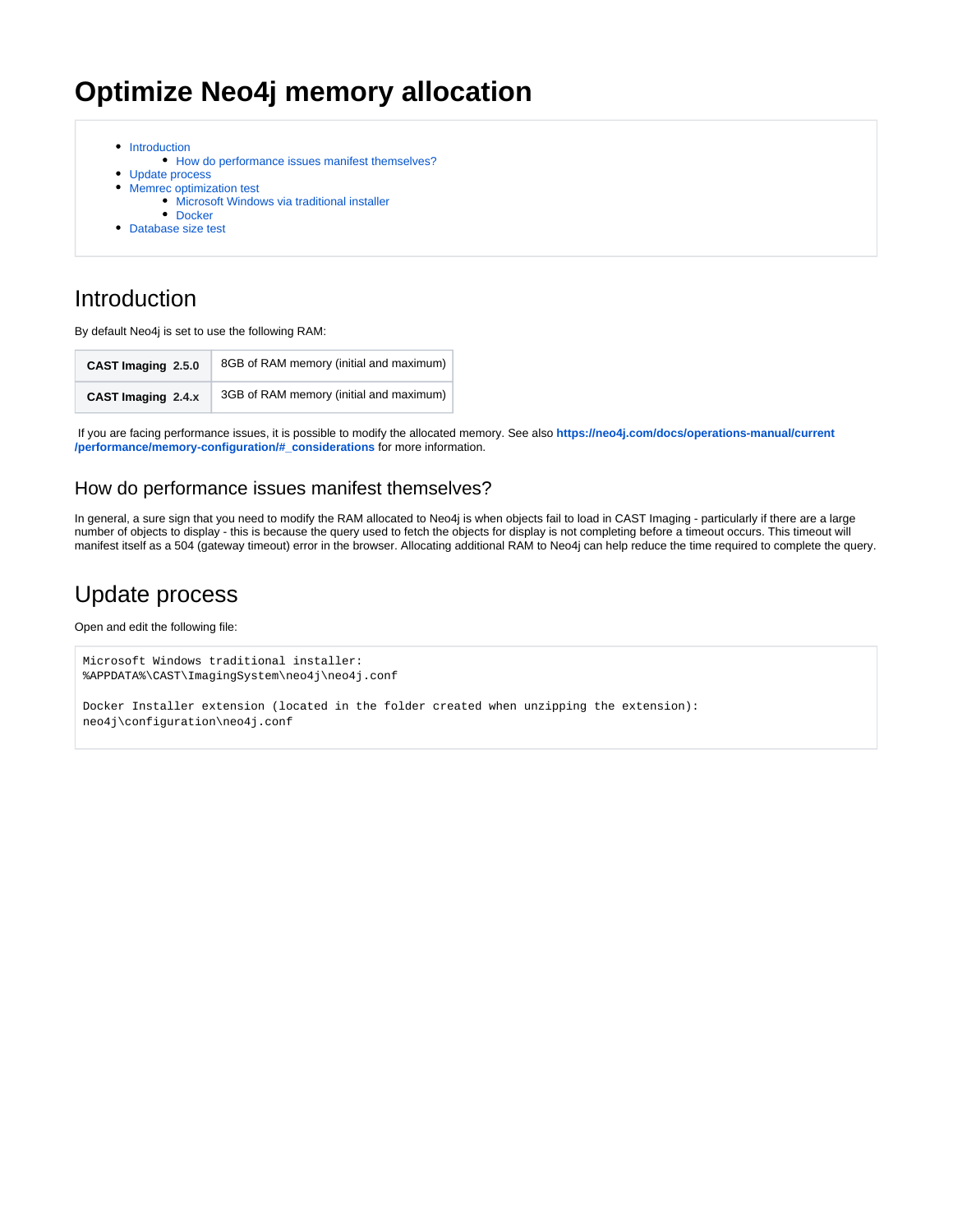| ⊕ | Microsoft Windows via traditional installer |  |  |  |  |
|---|---------------------------------------------|--|--|--|--|
|---|---------------------------------------------|--|--|--|--|

This file is located in the protected %APPDATA% location, therefore you must open the file with **elevated permission** (this is usually achieved by right clicking your text editor in the Windows start menu and selecting **Run as administrator**):



#### **Linux**

You may need to use elevated permissions to edit this file (for example use **sudo**).

```
Alter the following lines and increase the RAM allocation as necessary:
```
dbms.memory.heap.initial\_size=8G dbms.memory.heap.max\_size=8G

Restart the **Neo4j Windows service** / **Docker container** to ensure the changes are taken into account.

## <span id="page-1-0"></span>Memrec optimization test

You can also run an optimization test (**memrec**) that will recommend memory allocation and database settings for you. To do so, run the following commands:

#### <span id="page-1-1"></span>Microsoft Windows via traditional installer

Input the amount of available RAM on the server (for a server with 16GB of RAM, enter "16G" as in the example below):

```
cd %PROGRAMFILES%\CAST\ImagingSystem\neo4j\bin
neo4j-admin memrec --memory=16G
```
#### The tool will recommend settings as follows:

```
# Based on the above, the following memory settings are recommended:
dbms.memory.heap.initial_size=5g
dbms.memory.heap.max_size=5g
dbms.memory.pagecache.size=7g
```
#### <span id="page-1-2"></span>Docker

Login to the neo4j docker container to run the **memrec** command. Make sure your neo4j container is up and running.